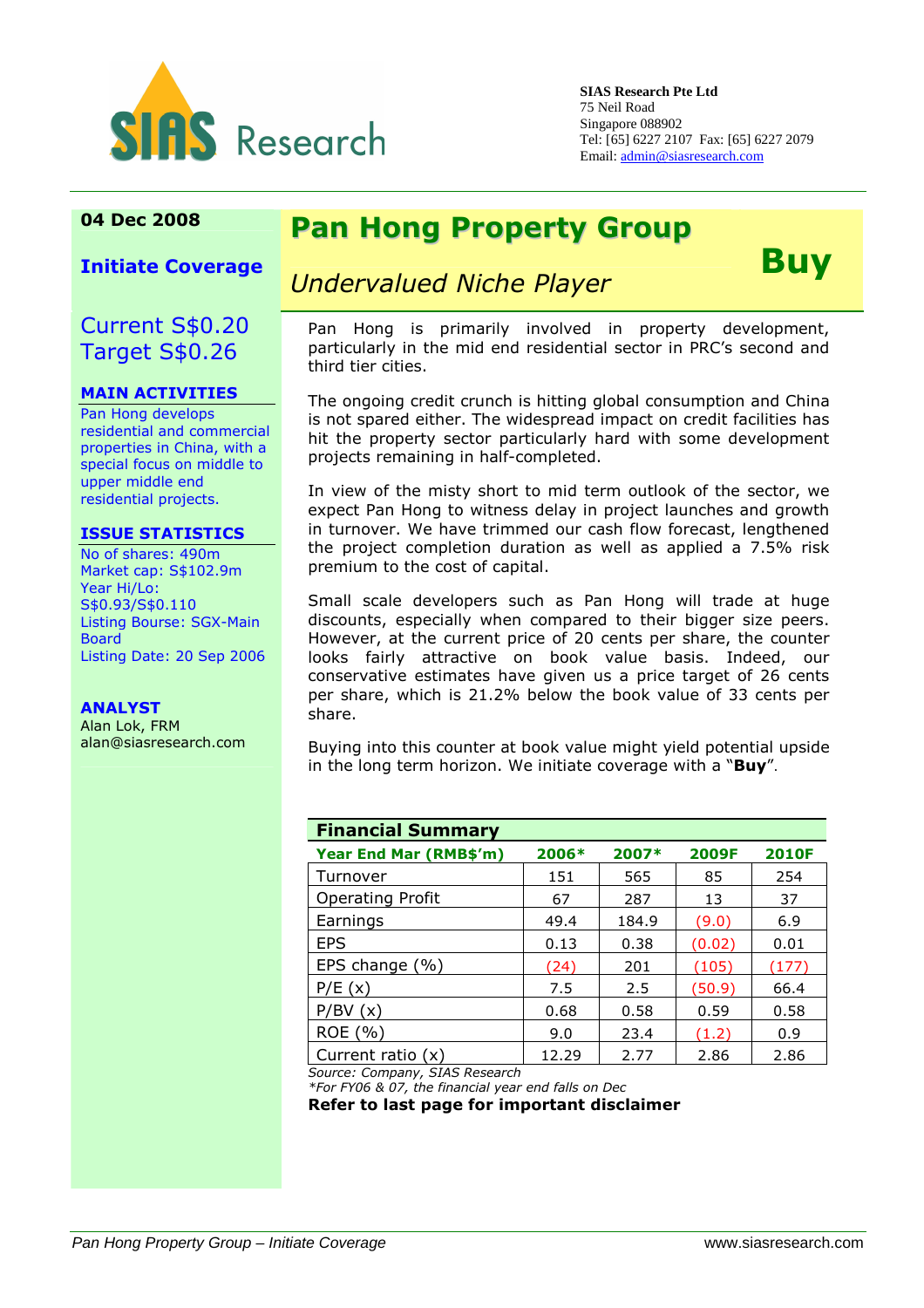

### TABLE OF CONTENTS

| Company                              | 3  |
|--------------------------------------|----|
| <b>Industry Analysis and Outlook</b> | 5  |
| <b>Investment Merits</b>             | 6  |
| <b>Risks</b>                         | 7  |
| <b>Financials</b>                    | 8  |
| <b>Valuations</b>                    | 9  |
| <b>Financial Tables &amp; Ratios</b> | 10 |
| <b>Appendix I - Directors</b>        | 11 |
| <b>Disclaimer</b>                    | 13 |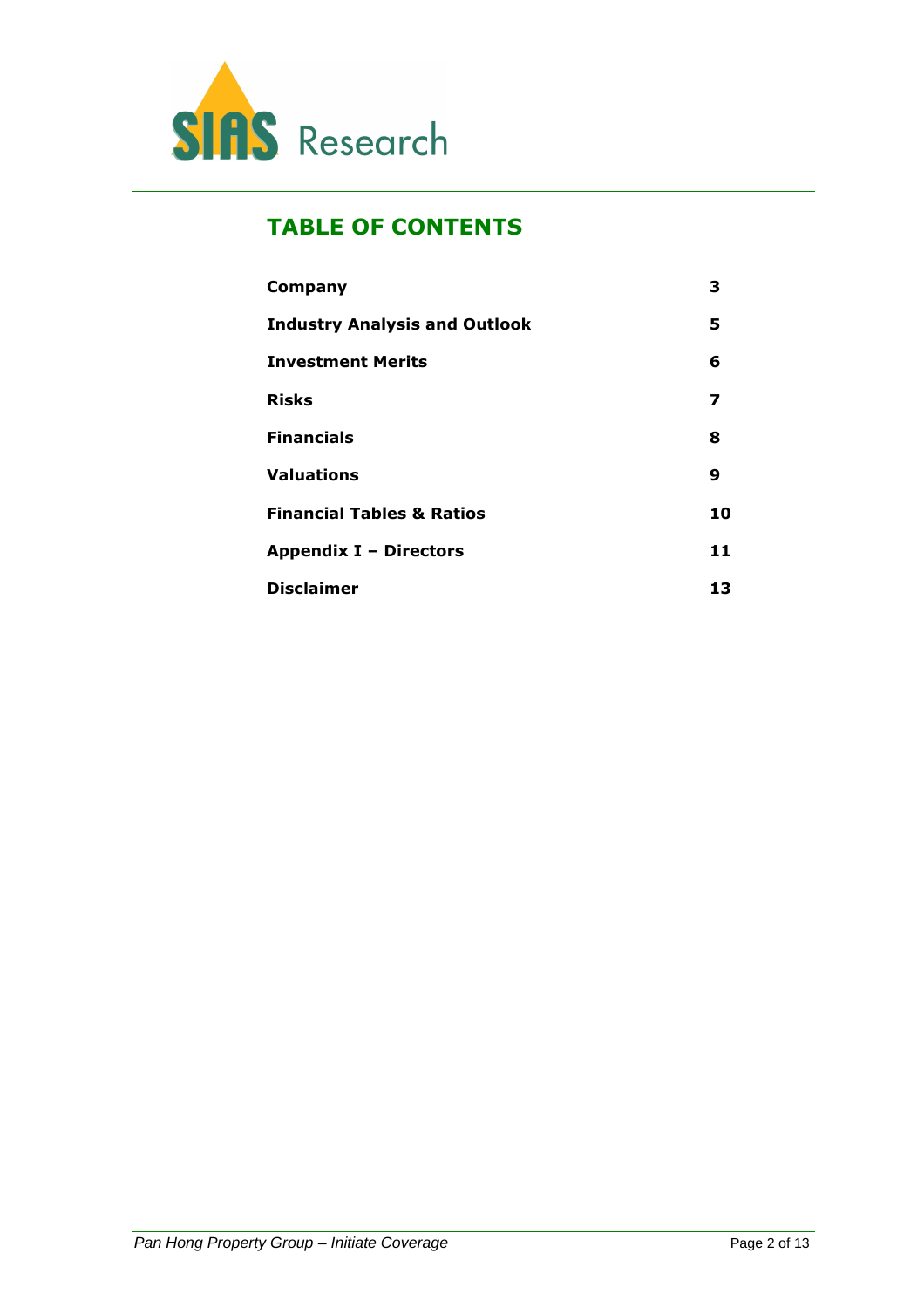

### **COMPANY**

Background and Business Activities: Incorporated in Bermuda in December 2005, the Pan Hong Property Group was listed on the SGX Mainboard in September 2006. The group is a niche residential and commercial developer for quality residential and commercial projects in China. The group concentrates its development in cities whose property markets possess substantial growth potential. Examples include the Hangzhou City and Huzhou City in Zhejiang Province as well as the Nanchang City in Jiangxi Province.

The group originated in Hong Kong as a property development company. In 1992, Pan Hong began to concentrate its property development projects in Zhejiang as the province, with its growing population, growing economy and rising standard of living, was seen as one of the wealthier provinces in China. Due to its position in the centre of the Yangtze River Delta as well as its high per capita income and urbanization levels, Pan Hong identified the Huzhou City as an area with significant growth potential. Accordingly, the group has repeatedly attempted to increase its land reserves in Huzhou City since 2000. Additionally, in 2002, the group expanded its land acquisition exercise into Nanchang City which is the capital of the Jiang Province.

Pan Hong embarked on an acquisition trail after its listing on the SGX and purchased land reserves in four cities in 2007, namely Leping, Yichun and Fuzhou cities in Jiangxi Province, as well as Jiangmen city in Guangdong Province. Currently, the group has land reserves that could potentially yield around 2.9 million of gross floor area in China. These land reserves which span Huzhou, Hangzhou, Nanchang, Fuzhou, Yichun, Leping and Jiangmen cities, comprise around 33,000 sq m of completed properties, 446,000 sq m of properties under development and 2.4 million sq m of future developments.

**Business Activities:** Pan Hong is primarily concerned with property development. From the chart below, it can be seen that most of its revenues are derived from the residential segment. In FY07, this segment generated 98.7% or RMB 557.5m of revenue.



Source: Company, SIAS Research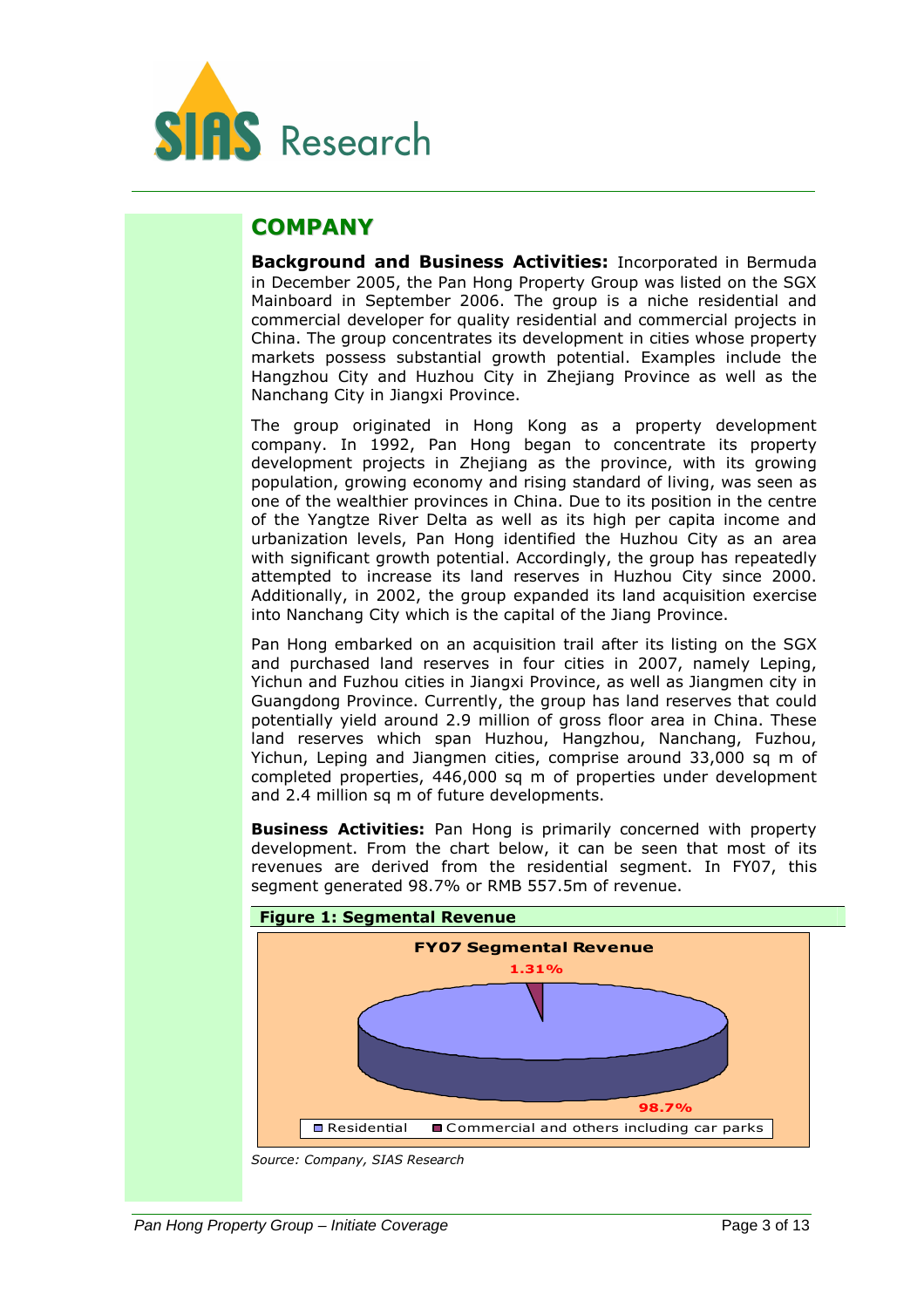

#### Future Strategies

The group's strategy is to focus on development in second and thirdtier cities which are likely to have higher growth potential. The company plans to build up substantial land banks in these cities to capitalise on their expected economic expansion. The table below contains FY07 statistics pertaining to these cities as well as the group's sizable land reserves in each city in FY07.

| <b>Figure 2: City Statistics and Land Reserves</b> |                            |                      |                                                                     |                                                        |                                         |
|----------------------------------------------------|----------------------------|----------------------|---------------------------------------------------------------------|--------------------------------------------------------|-----------------------------------------|
| <b>City</b>                                        | <b>2007 GDP</b><br>(RMB'B) | <b>GDP</b><br>Growth | Annual<br><b>Disposable</b><br>Income per<br>Capita<br><b>RMB</b> ) | Annual<br><b>Disposable</b><br><b>Income</b><br>Growth | <b>Land Reserves</b><br>(Square Metres) |
| Huzhou                                             | 89.6                       | 14.4%                | 19,663                                                              | 12.3%                                                  | 352,023                                 |
| Hangzhou                                           | 410.4                      | 14.6%                | 21,689                                                              | 14.0%                                                  | 36,751                                  |
| Nanchang                                           | 139.0                      | 15.5%                | 13,253                                                              | 17.9%                                                  | 252,521                                 |
| Leping                                             | 8.6                        | 16.7%                | 8,464                                                               | 20.7%                                                  | 420,000                                 |
| Yichun                                             | 51.2                       | 14.0%                | 10,806                                                              | 18.1%                                                  | 1,310,000                               |
| Fuzhou                                             | 36.8                       | 14.0%                | 11,101                                                              | 21.7%                                                  | 476,000                                 |
| Jiangmen                                           | 109.5                      | 15.3%                | 15,149                                                              | $9.2\%$                                                | 49,000                                  |

Source: Company, Statistical Bureaus

Pan Hong intends to consolidate its position as one of the premier property developers in the PRC, particularly in the second- and thirdtier cities. The group has accumulated fairly sizeable land reserves that should provide a pipeline of developments over the coming years. The Group's initial strategy in 2008 was to focus on rolling out new property developments. However, property market in China started to slow as a result of the measures implemented by the authorities to cool the property sector.

In July 2008, Pan Hong launched phase 2 of its project in Nanchang with an initial batch of 270 residential units. As at 3 November 2008, the take-up rate was around 20%. In view of the slowdown in the property scene, coupled with the global credit crisis and impending slowdown of the world's economy, the group deferred its launch schedule for the remaining residential units of Phase 2 Nanchang project, as well as for its three other current projects under development in Huzhou and Hangzhou – Huzhou Liyang Jingyuan Phase 2, Hangzhou Liyang Yuan and Hua Cui Ting Yuan. The group has guided that it is looking to unveil these three projects before 31 March 2009.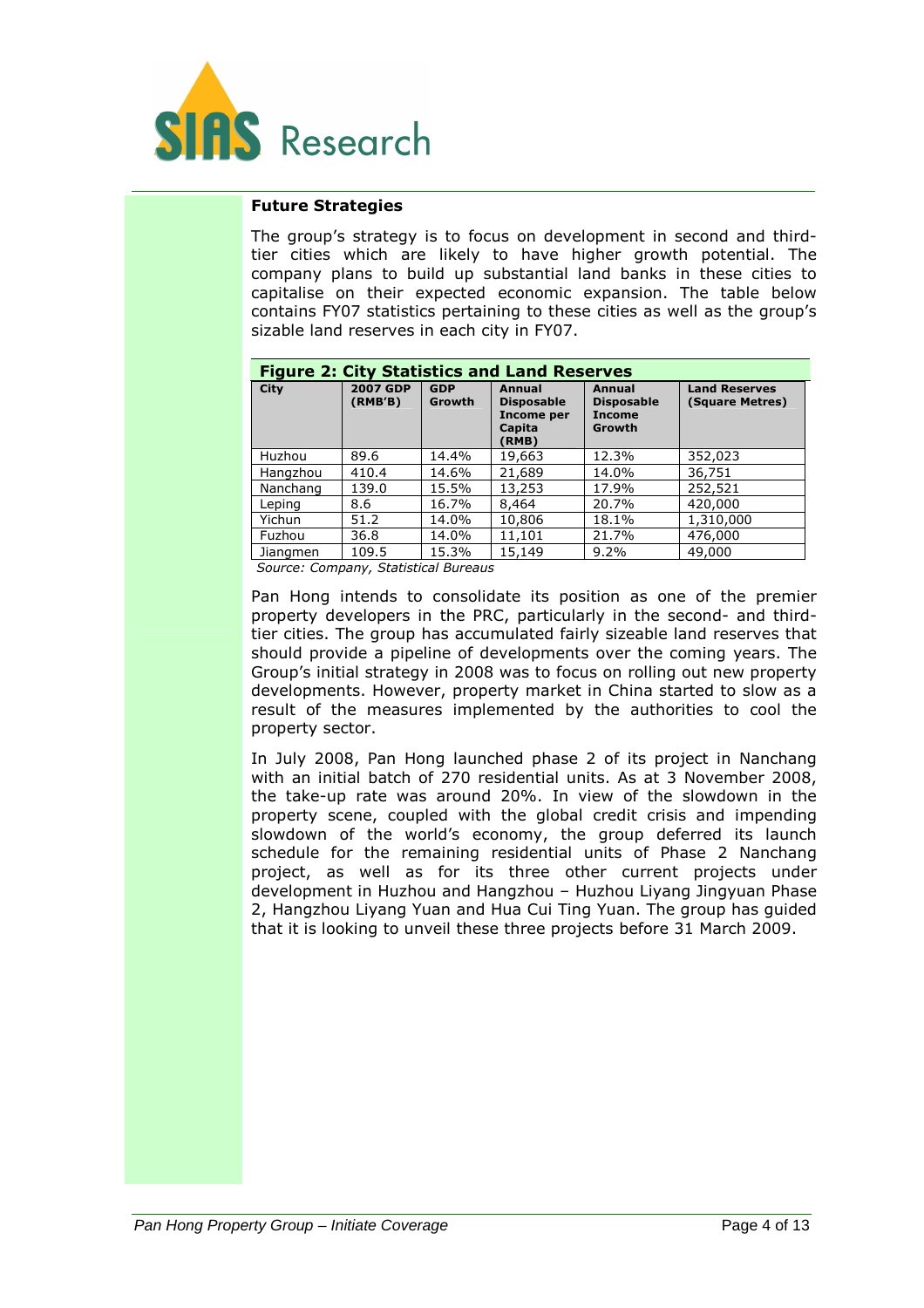

### INDUSTRY ANALYSIS AND OUTLOOK

With over 98% of Pan Hong's revenue coming from the Chinese residential property development sector, Pan Hong is highly dependant on the state of the economy and property market in China. Listed below are some of the prominent factors relating to the industry.

Slowing Chinese Economic Growth: According to a Bloomberg survey, Chinese economic growth slowed for a fourth consecutive quarter on the back of slowing export demand. The panel estimates that Chinese GDP growth slowed to 10.3% in 3Q08 compared to the previous year.

Government Regulation: A rising interest rate environment and tighter monetary policy was implemented by the Chinese government in late 2007 to curb rising prices. This had led to the slowest growth in loan growth in June for more than two years. Property developers are currently finding it difficult to cope with the resulting loan curbs and decreasing sales. However, in light of the slowing economic growth and the slight easing of inflation in 2Q08, the government has indicated that its focus will shift from containing inflation to sustaining growth. In fact, Premier Wen Jiabao this month pledged efforts to maintain "sound and fast" economic growth. Moves that would facilitate growth could include deferring interest rate rises which tend to hurt developers.

In addition, the People's Bank of China, the Ministry of Housing and Urban-Rural Development and other ministries have conducted consultations on ways to stabilise the property market. A National Development and Reform Commission report stated that a decline in property prices will decrease demand and disrupt economic growth. This indicates that the Chinese government will place strong emphasis on new policies that would make it easy for property developers to raise financing.

Property Market Fundamentals: Long-term property market fundamentals in the Chinese property market generally look promising. The increasing pace of urbanisation and greater consumer affluence fuelling the demand for better living standards are factors which should support housing prices. However, the current credit crunch, falling transactions and falling prices have adversely impacted the property market. Although average property prices in 70 cities have increased by 1.6% YoY in October, prices in some areas such as the Pearl River Delta region have experienced monthly declines. Furthermore, the official Chinese property outlook index, a good proxy for Chinese property sentiment, has been falling since reaching its peak in November 2007.

**Foreign Funds Tie-up:** Given increased difficulty and cost of obtaining financing as well as the slowing growth of property prices, many developers are trying to strengthen their capital base. A possible way to achieve this is to team up with international funds. Several developers are attempting to do this. However, these funds can now drive a harder bargain where prior to the credit crunch worsening, developers were in a stronger bargaining position. In addition, foreign funds are faced with a range of regulatory obstacles which make it difficult for them to bring money into China as well as to take funds out of Country. Given their stronger bargaining positions, they may demand better deals from developers.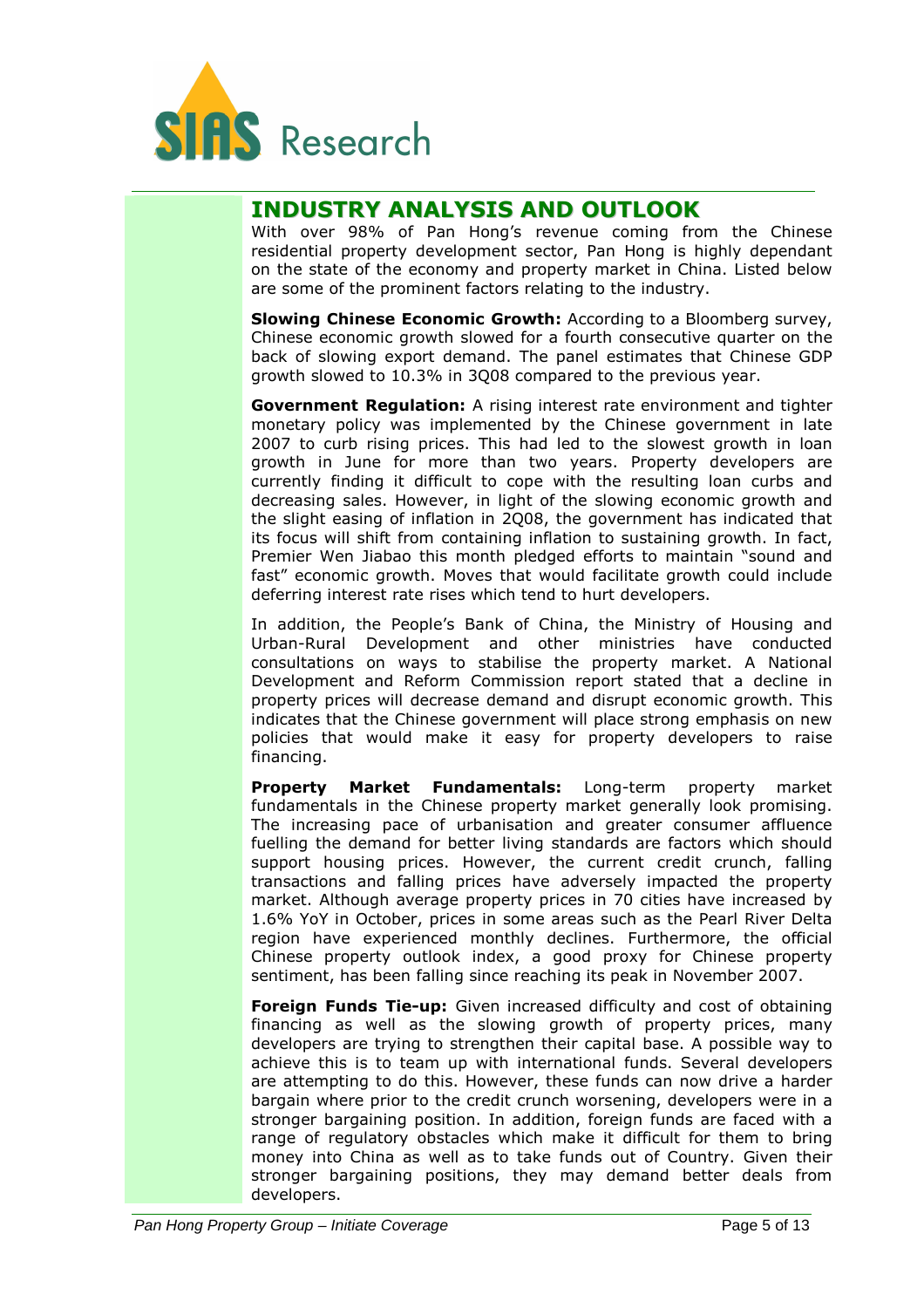

### INVESTMENT MERITS

Focus on Development on Tier 2 and 3 Cities: Pan Hong has focused its development in tier 2 and 3 cities in China. Given the rising costs in tier 1 cities, tier 2 and 3 cities have become relatively more attractive locations for companies to relocate. Average wages in tier 1 cities have surpassed RMB30,000 per year as at end 2007 according to the National Bureau of Statistics. However, in Pan Hong's tier 2 and 3 cities excluding Hangzhou, average wages are substantially lower, ranging from RMB9,877 to RMB 23,874. The combination of lower average wages and costs as well as preferential government policies will likely result in more companies relocating to tier 2 and 3 cities, thus pushing up demand for housing and property prices.

Growth in real estate capital has begun to shift to tier 2 and tier 3 cities. Statistics from the Ministry of Land and Resources PRC indicate that tier 1 cities received 42.9% of international real estate capital in 2006, falling from 61.9% in 2004. However, lower tier cities received 57.1% in 2006 compared to 38.4% in 2004. Not only does this increased investment indicate an expected increase in demand in these cities but the ability to tap international funding may be critical in the current environment of increased finance costs.

Continued Ability to Obtain Funding: The ability to obtain funding is critical to developers as most developers depend on debt to fund a substantial part of their projects. A survey by the China Index Academy found that the liabilities of domestically listed Chinese developers reached 76.5% of their assets at the end of 2007 compared to 69.1% at the end of 2006. As the 70% mark is considered the warning threshold, many of these developers are considered highly leveraged and may struggle to obtain financing for further projects.

Pan Hong has been able to bolster its working capital base despite the tightening credit environment in the PRC. In May 08, it secured two 18 month term loans for the total amount of RMB108m from the Bank of Communications to develop its Hua Cui Ting Yuan and Hangzhou Liyang Yuan projects located in Zhejiang Province. In the same month Pan Hong also secured a RMB150m 36-month term loan facility with ICBC for the development of Phase 2 of the Nanchang Honggu Kaixuan project. The ability to obtain an aggregate total of RMB258m in loans in the current environment is an indication of the strength of Pan Hong's financial position and relationships with its banks.

Huge Land Bank: Pan Hong has a substantial land bank in a number of cities which could potentially yield 2.9m square metres in total planned gross floor area. This is triple the size of its land bank when it listed on the SGX in Sep 06. This also compared favourably with its competitors listed on the SGX. The size of Pan Hong's land bank will enable it to have a steady pipeline of development projects over the next few years and allow it to continue growing.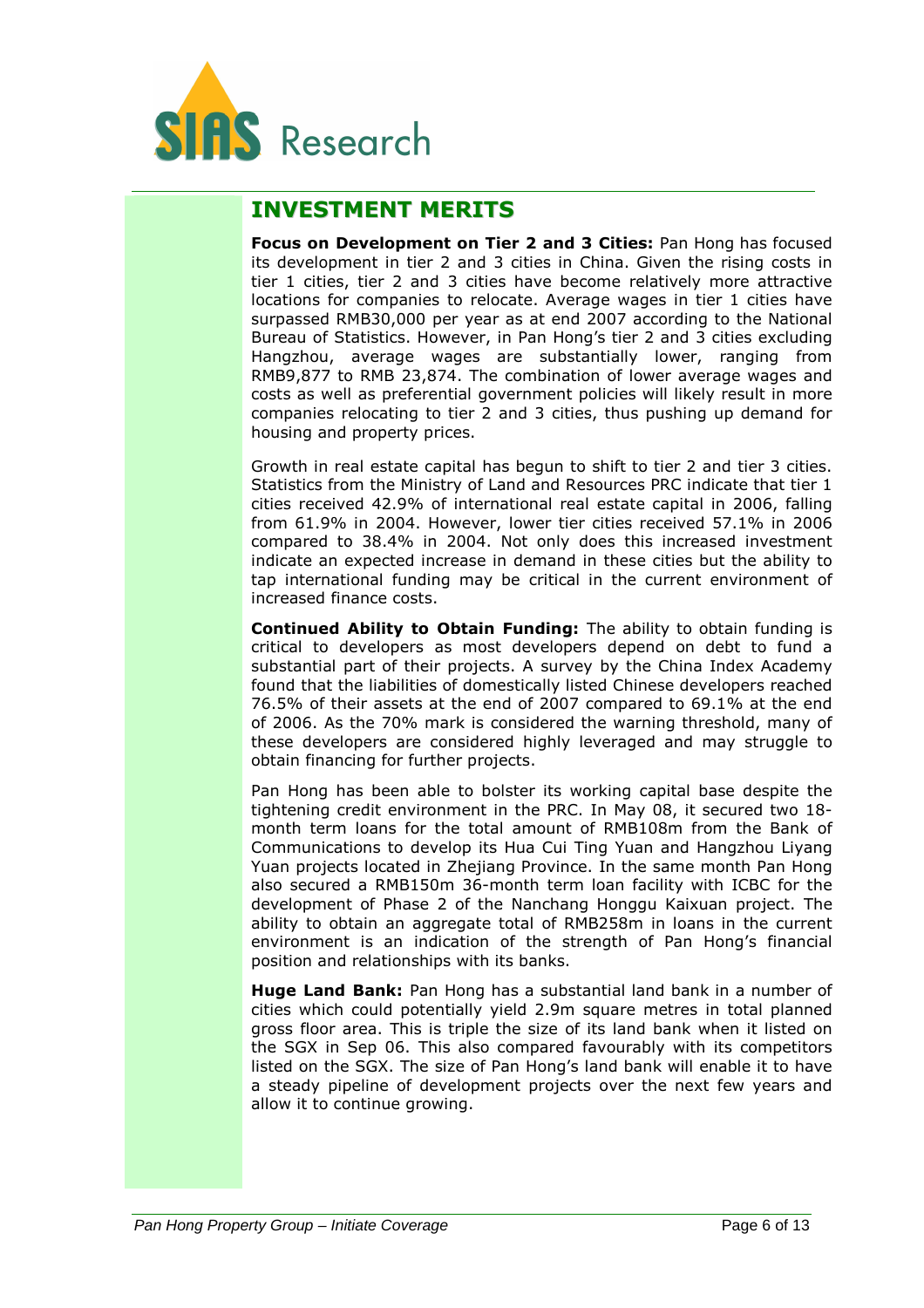

### INVESTMENT RISKS

Volatile Earnings: Pan Hong's revenue recognition policy is based on the completion method of accounting. As such, revenue is only recognised when the purchaser of the property unit is legally able to take possession of the property unit. Thus, even though Pan Hong may have pre-sold the unit, Pan Hong will not be able to recognise the proceeds as revenue or profit. This may result in volatile revenue and earnings during a financial period particularly if there is a delay in completion of projects.

**Difficulty of Obtaining Land:** As increase in urbanisation has resulted in a reduction of arable land for farming, the government has been attempting to ensure adequate supply of land to farmers. The Ministry of Land Resources together with the Ministry of Finance and People's Bank of China issued a circular in Dec07 stating that respective local governments systematically track land supply with the objective of improving the land reserve system. The fact that a large portion of China's farmland is situated in Tier 2 and 3 cities may result in less land in these cities being available for development by Pan Hong.

Furthermore, the government has also implemented a low-rent housing guarantee policy in Dec 07. This policy requires local governments to reserve a minimum of 70% of land allocated for residential construction for smaller, more affordable commercial homes or low rent units. This will subtract from the pool of land plots Pan Hong would be able to bid.

Cloudy Economic Outlook: The economic outlook for Pan Hong going forward is cloudy. Slowing economic growth and the increased difficulty of obtaining credit is likely to crimp demand for housing, resulting in lower selling prices going forward. Furthermore, the high level of inflation this year has increased the cost of raw materials for construction. This may result in cost overruns or delays on current projects and increase the cost of new projects. In the current economic climate, Pan Hong may find it difficult to pass on higher costs to customers.

Cost of Financing: The ongoing credit crunch as well as government policy to curb speculation have resulted in increased financing costs for developers. Although Pan Hong has just secured new loans at reasonable interest rates, interest costs may rise in future, resulting in reduced profitability.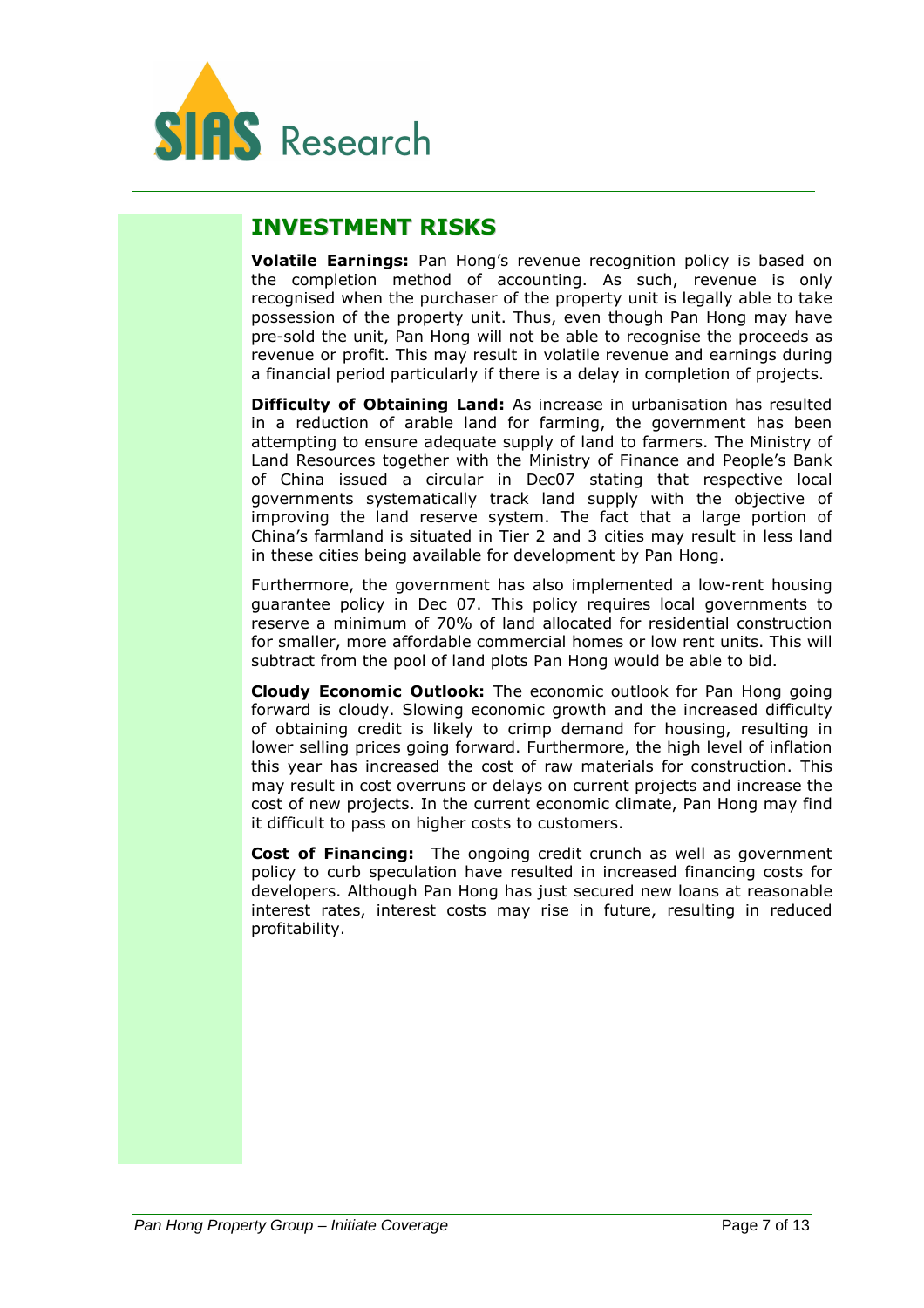

### FINANCIALS

Tough Time for Revenue Growth: In 3Q08, revenue came mainly from the sales of the remaining residential units of Nanchang Honggu Kaixuan Phase 1 and Huzhou Liyang Jingyuan Phase 1. The Group had launched the pre-sale of the second phase of its Nanchang Honggu Kaixuan property in July 2008. However, the pre-sold residential units would not be recognized as revenue until the completion of handover.

Only 4 residential units of Nanchang Honggu Kaixuan Phase 1 were sold during 3Q08. The remaining revenue in 3Q08 was derived from the sales of residential units of Huzhou Liyang Jingyuan Phase 1. As at 30 Sep 08, 98.6% of the residential units were sold.

In all, the group's 3Q revenue dropped 72.7% YoY to RMB 3.5m. However, on a nine month basis, revenue rose 84.6% YoY to RMB 32.8m. As revenue recognition depends on the launch of new projects and completion of handover of sold properties, the group's revenue and profitability tends to be lumpy on a quarterly basis.

**Slipping into the Red:** Due to lower revenue and other income as well as higher expenses in 3Q08, Pan Hong incurred a pretax loss of RMB 6.5m. After a taxation of RMB 2.5m, the group posted a net loss of RMB 9m. And though the group's revenue and gross profits were higher on a nine-month basis, the group still incurred a net loss of RMB 6.1m.

Credit Analysis: In the midst of the current credit crunch, we have chosen to undertake greater scrutiny on the credit status of Pan Hong. Below are some of our findings:

Net Debt Position: As at 30/09/2008, the group has amassed a total of RMB 233.5m in the form of pledged bank deposits and cash. As for interest bearing liabilities, the group has on hand a total of RMB 367.5m which comprise mainly bank borrowings and shareholders' loan. The resulting net debt is therefore RMB134m. If we were to take into account another RMB 44m that was placed as collateral for bank loans, the effective net debt will drop to RMB 90m.

Loan Repayable within a Year: As at 30 September 2008, current liability stood at RMB 166.5m. Pan Hong's cash position and total bank deposits that were used as collateral for borrowings stood at RMB 251.5m, is more than enough to pay off all its short term loans.

Balance Sheet & Cash Flow Analysis: As at 30 September 08, current ratio improved to 3.1 times, relative to 2.8 times nine months ago while net gearing remains healthy at 18%. Going forward, we expect a moderate slow down in property sales new project implementation. Cash flow from operation should remain negative initially, only to turn positive when the impact from the slow down in new project kicks in.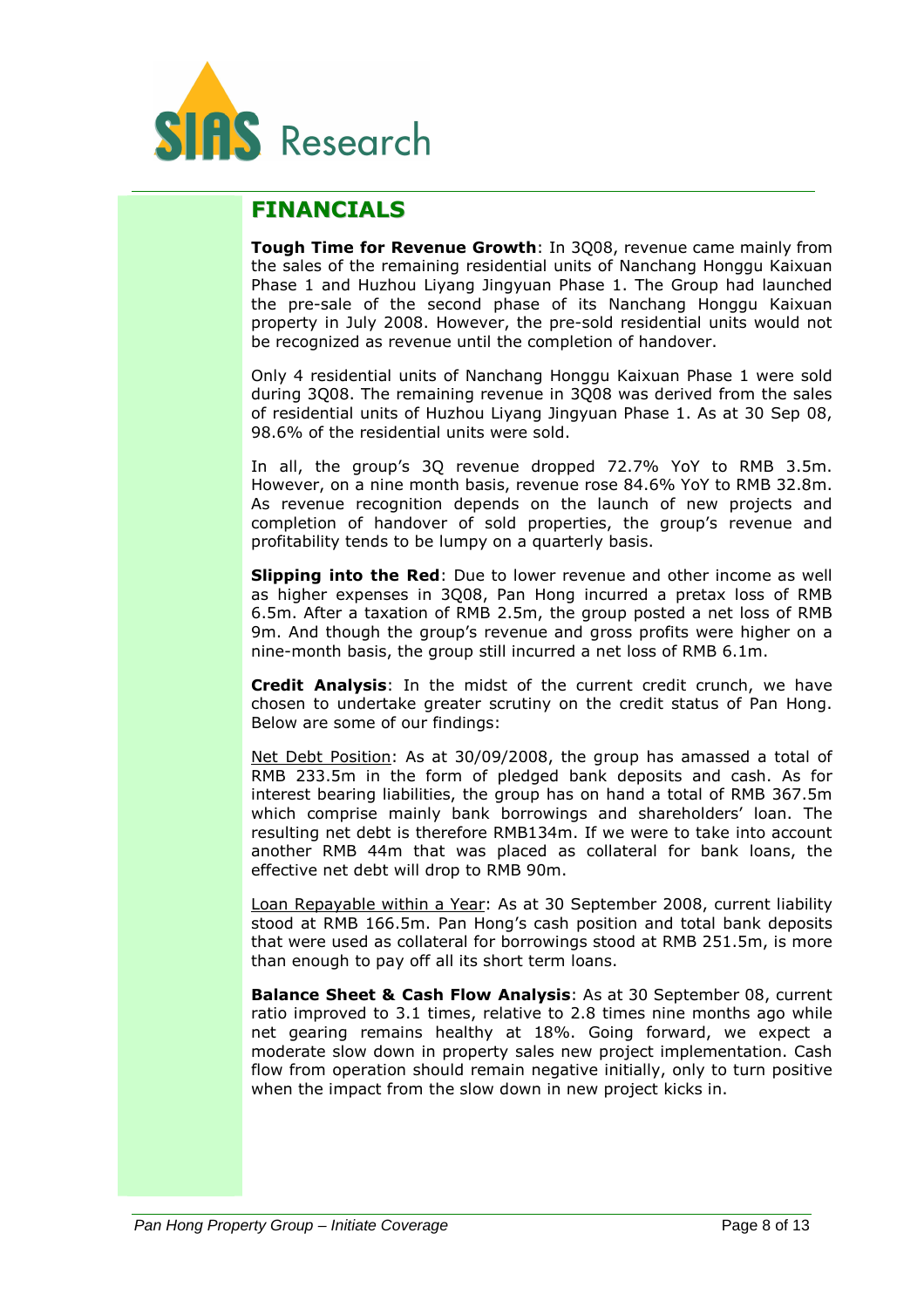

### VALUATION

Final Verdict: In view of the misty short to mid term outlook of the sector, we expect to see more delay in project launches. Instead of taking a huge discount on NAV, we have chosen to trim our cash flow forecast, lengthen the project completion duration and apply a 7.5% risk premium to the cost of capital.

Small scale developers such as Pan Hong will continue to trade at huge discounts, especially when compared to their bigger size peers. However, at the current price of 20 cents per share, the counter is fairly attractive on book value basis (Compared to current book value of 33 cents per share; that is a 40% discount).

Using the DCF approach, we have arrived at a target price of 26 cents per share, which happen to be 21.2% below the current book value per share of 33 cents.

Buying into this counter at below book value may yield potential upside in the long term horizon. We initiate the coverage with a "Buy" (Alan Lok, FRM)

| <b>Figure 4: NAV Estimate</b>                         |         |  |  |  |
|-------------------------------------------------------|---------|--|--|--|
|                                                       | RMB' m  |  |  |  |
| Hua Cui Ting Yuan                                     | 67.5    |  |  |  |
| Hangzhou Liyang Yuan                                  | 90.8    |  |  |  |
| Nanchang Honggu Kaixuan                               | 156.4   |  |  |  |
| Huzhou Liyang Jingyuan                                | 31.2    |  |  |  |
| <b>Huzhou Hailian Construction</b>                    | 55.1    |  |  |  |
| Leping                                                | 14.6    |  |  |  |
| Yichun                                                | 72.0    |  |  |  |
| Jiangmen                                              | 14.7    |  |  |  |
| Fuzhou                                                | 38.8    |  |  |  |
| <b>Investment Property</b>                            | 71.9    |  |  |  |
| Property held for sale                                | 87.6    |  |  |  |
| <b>Total Value</b>                                    | 700.4   |  |  |  |
| Cash - Debt                                           | (134.1) |  |  |  |
| <b>Net Value</b>                                      | 566.3   |  |  |  |
| NAV per share' RMB                                    | 1.16    |  |  |  |
| Target Price' S\$<br>$-1$<br>$\sim$ $C^{TAP}$ $D = -$ | 0.26    |  |  |  |

Source: SIAS Research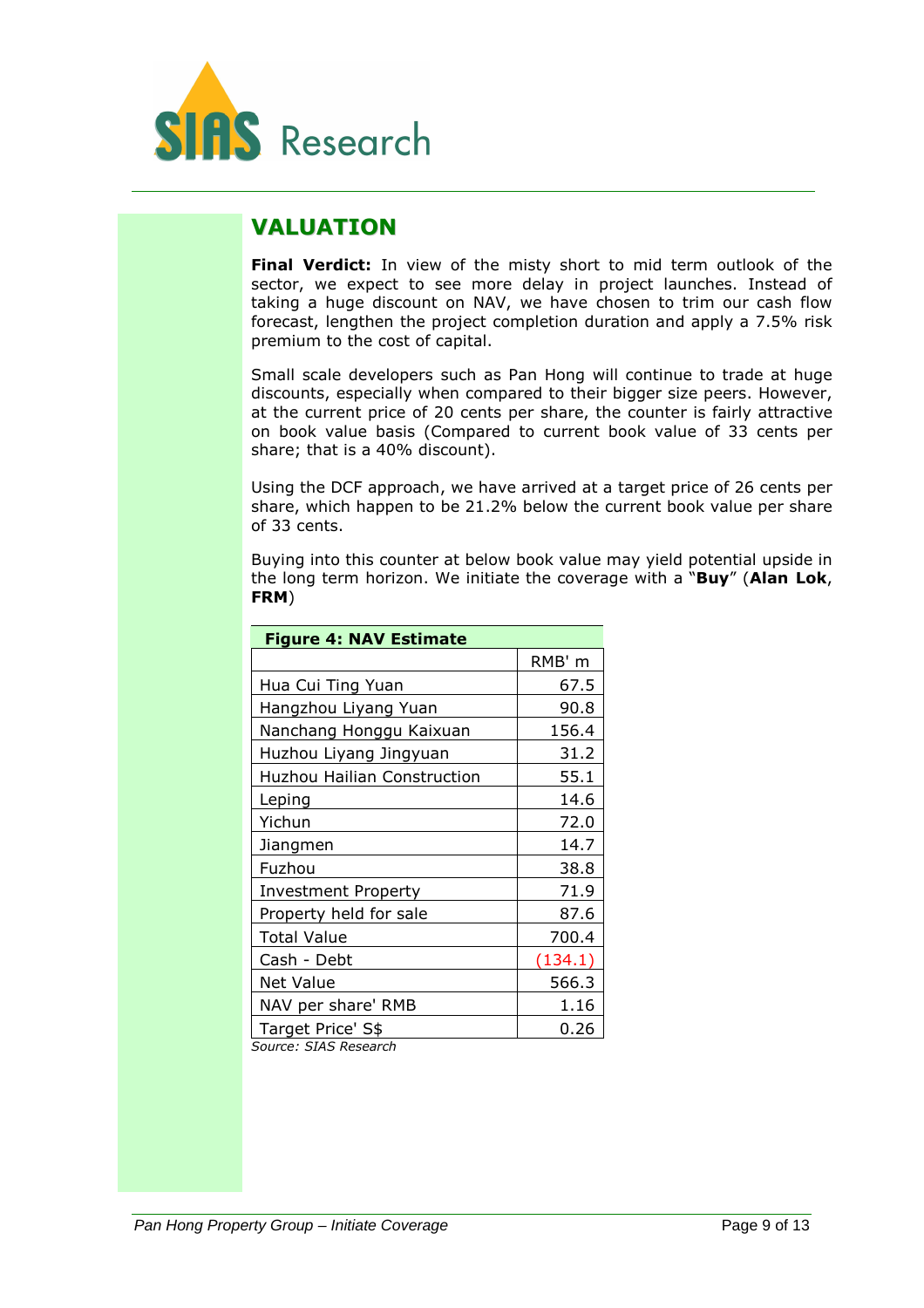

### FINANCIAL TABLES AND RATIOS

| <b>Year End Mar</b>              | *2005 | *2006 | *2007 | 2009F   | <b>2010F</b> |
|----------------------------------|-------|-------|-------|---------|--------------|
| <b>Profit &amp; Loss (RMB'm)</b> |       |       |       |         |              |
| Turnover                         | 288   | 151   | 565   | 85      | 254          |
| <b>Operating Profit</b>          | 89    | 67    | 287   | 13      | 37           |
| Earnings                         | 59    | 49    | 185   | -9      | 7            |
| Earnings per share (cts)         | 16    | 13    | 38    | $-2$    | $\mathbf{1}$ |
| <b>Balance Sheet (RMB'm)</b>     |       |       |       |         |              |
| <b>Current Assets</b>            | 361   | 659   | 1046  | 1196    | 1259         |
| Long Term Assets                 | 24    | 76    | 214   | 207     | 210          |
| <b>Current Liabilities</b>       | 95    | 54    | 378   | 419     | 441          |
| Long Term Liabilities            | 194   | 134   | 92    | 202     | 240          |
| <b>Total Equity</b>              | 96    | 548   | 789   | 782     | 788          |
| <b>Cash Flow (RMB'm)</b>         |       |       |       |         |              |
| Operating Cash Flow              | (132) | (45)  | 87    | 49      | (312)        |
| Investing Cash Flow              | (19)  | (27)  | (77)  | 6       | (3)          |
| Financing Cash Flow              | 143   | 277   | 20    | 121     | 22           |
| Net cash increase/(decrease)     | (8)   | 205   | 31    | 176     | (292)        |
| Cash at year end                 | (4)   | 207   | 237   | 413     | 121          |
|                                  |       |       |       |         |              |
| <b>Financial Ratios</b>          |       |       |       |         |              |
| Revenue Growth (%)               |       | (47)  | 273   | (85)    | 200          |
| Operating Profit Growth (%)      |       | (24)  | 327   | (95)    | 183          |
| Earnings Growth (%)              |       | (17)  | 274   | (105)   | (177)        |
| Gross Margin (%)                 | 32    | 38    | 41    | 40      | 40           |
| Operating Margin (%)             | 31    | 44    | 51    | 15      | 14           |
| Net Margin (%)                   | 21    | 33    | 33    | (11)    | 3            |
| Current Ratio (x)                | 3.8   | 12.3  | 2.8   | 2.9     | 2.9          |
| Book value per share (cts)       | 0.3   | 1.4   | 1.6   | 1.6     | 1.6          |
| Net Gearing (%)                  | 183   | (17)  | (9)   | (13)    | 31           |
| Dividend per share (cts)         | 1.2   | 1.9   | 0.0   | 0.0     | 0.0          |
| Return on Equity (%)             | 61.5  | 9.0   | 23.4  | (1.2)   | 0.9          |
| Return on Asset (%)              | 15.4  | 6.7   | 14.7  | (0.6)   | 0.5          |
| Cash Conversion Days             | 0.7   | 0.3   | 0.6   | 0.1     | 0.2          |
|                                  |       |       |       |         |              |
| <b>Valuations</b>                |       |       |       |         |              |
| PER $(x)$                        | 5.7   | 7.5   | 2.5   | $-50.9$ | 66.4         |
| Price to book (x)                | 3.5   | 0.7   | 0.6   | 0.6     | 0.6          |
| Dividend Yield (%)               | 0.0   | 1.3   | 2.0   | 0.0     | 0.0          |

Source: Company, SIAS Research

\*For FY05, FY06 & 07, the financial year end falls on Dec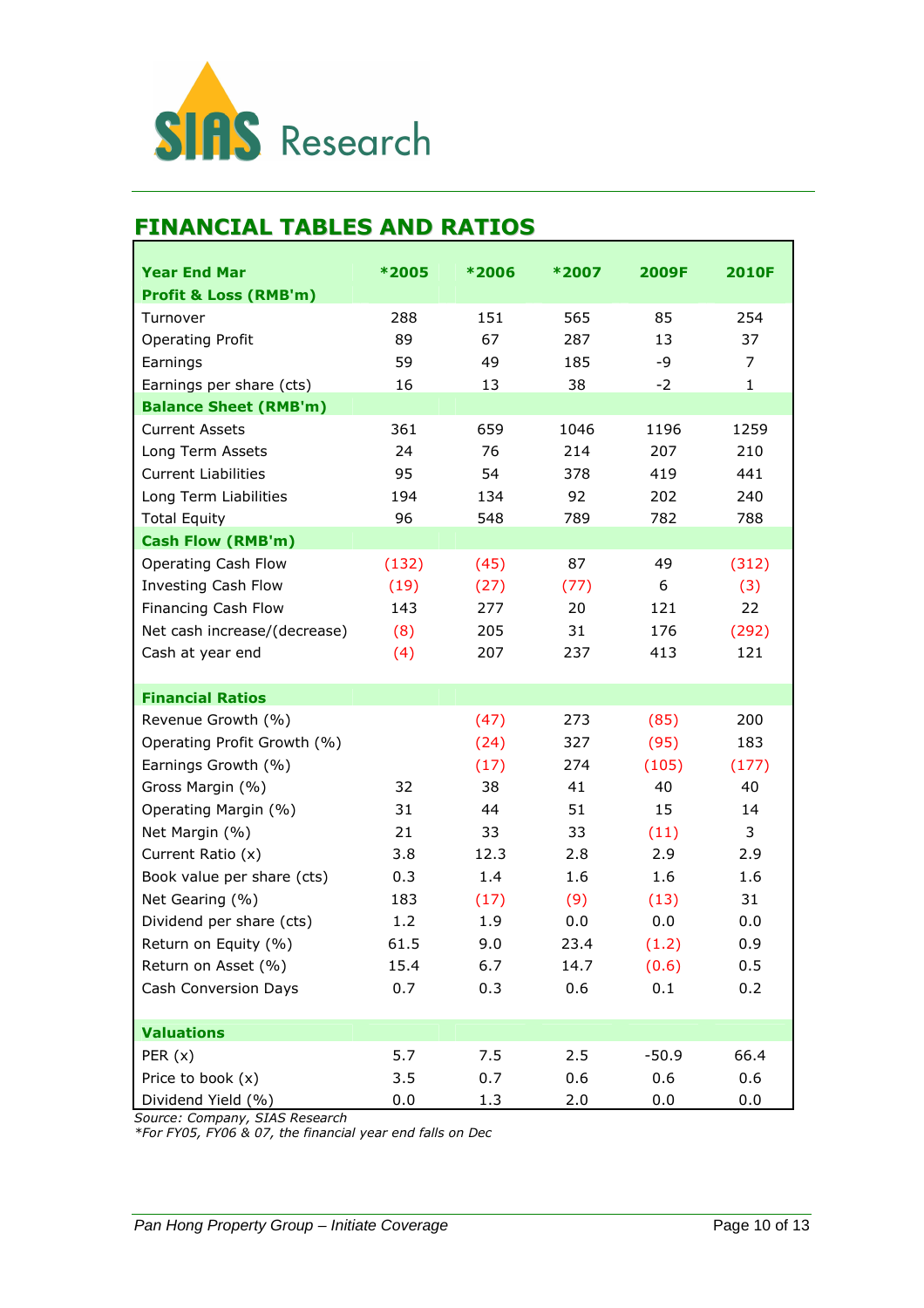

### Appendix I - Directors

#### Mr Wong Lam Ping Executive Chairman and Founder

Mr Wong Lam Ping was appointed to the Board on 3 January 2006 and is responsible for the formulation and execution of overall business strategies and policies as well as the overall management of the Group. Mr Wong has over 20 years of property development experience since he established Pan Hong Co., Ltd. in 1983. Mr Wong also sits on the board of several investment holding companies. He has been a director of Jiangxi Ganxun Electronic Technology Ltd., a telecommunications company, since 1992. In 2004 and 2005, he was appointed a director of Chaozhou Jinaote Sanitary Ware Ltd. and Huzhou Wei Yuan Tang Bio-Pharmaceutical Ltd. respectively. Mr Wong completed a postgraduate course in Economics of Science and Technology and Management from the Zhejiang University of Technology in 2000. He holds an honorary degree of a Doctor of Business Management from Armstrong University.

#### Ms Chan Heung Ling Deputy Chairman and Executive Director

Ms Chan Heung Ling was appointed to the Board on 3 January 2006 and is responsible for the management of overall project strategy, sales and marketing, as well as finance and business of the Group. She was a statistician with Jieyang Sugar, Tobacco and Wine Company in 1979 until 1982. In 1983, she co-founded Pan Hong Co., Ltd. together with Mr Wong Lam Ping, and has been involved in property development since then. She holds directorships in several companies outside our Group, namely Hong Kong Kam Fai Trading Development Ltd., China Hong Jun Limited, Kaiserin International (Hong Kong) Ltd. and Lee Tat Trading Company. She graduated from Jieyong No 1. Secondary School in 1975.

#### Mr Shi Feng Executive Director

Mr Shi Feng was appointed to the Board on 14 August 2006 and is responsible for the management of project plans, quality control and contractors, as well as the management of the Group's subsidiaries. He started his career as an engineer at the Changsha Design Institute of Light Industry from 1982 to 1992. He subsequently joined Guangdong Huizhou City Hui Long Housing and Landing Development Co., Ltd. in 1992 as the manager of the engineering department which involved project development and engineering management. This was followed by six years as an assistant general manager in charged of project development and engineering management in Guangdong Huizhou City Hui Long Group Co., Ltd. Until 1999. From 1996 to 1999, he was also the general manager of Shenzhen Jin Yue Long Investment Co., Ltd. Between 1999 and 2002, he was the general manager of 3A Electronics Co., Ltd. He joined the Group in 2002 when he became General Manager of Huzhou Liyang Company, a position he still holds. In 2003, he was appointed, and still holds the offices of, Director and General Manager of Jiangxi Asia City Company. Mr Shi graduated with a Bachelor Degree in Industrial and Civil Construction from the Construction and Building Department of Hunan University in 1982. He was certified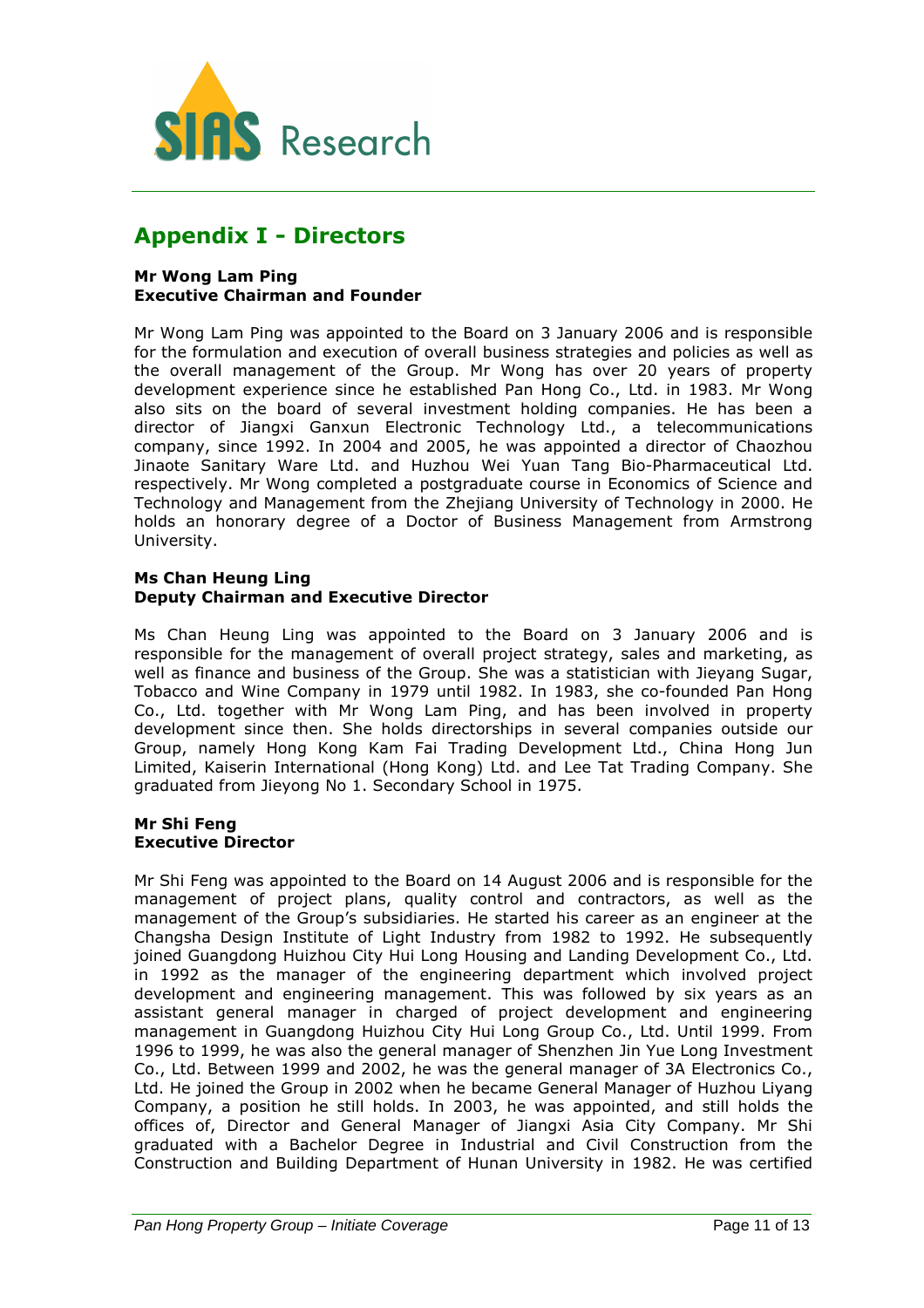

as an engineer and senior engineer by the Changsha Design Institute of Light Industry 1987 and 1993 respectively.

#### Ms Wang Cuiping Executive Director

Ms Wang Cuiping joined the Group in 2002, and is responsible for the planning and financial management, and the human resource management of the Group. Before joining the Group, she spent 13 years from 1982 with the Inner Mongolia Hai Bo Wan Mining Bureau handling accounting matters, eventually becoming the head of the financial department from 1992 to 1995. From 1995 to 2002, she worked as a tax expert for the Inner Mongolia Wu Hai City State Administration of Taxation . She later joined 999 Huzhou Pharmaceutical Company as the head of the financial department, before joining the Group as senior accountant in 2002. Ms Wang graduated from the Inner Mongolia Coal Industrial School with a degree in Financial Accounting, and from the Inner Mongolia Broadcast and Television University with a degree in Industrial Accounting in 1982 and 1986 respectively. She was certified as a PRC Certified Tax Expert by the PRC Ministry of Finance, State Administration of Taxation in 2000 and as a PRC Certified Public Accountant by the Chinese Institute of Certified Public Accountants in 2004.

#### Mr Chan Kin Sang Non-Executive Director

Mr Chan Kin Sang was appointed to the Board on 14 August 2006. He is currently a sole proprietor of Messrs Peter K.S. Chan & Co., Solicitors and Notaries, where he is involved in corporate and commercial law, civil law, conveyancing, litigation matters and notarial work. Mr Chan has been a practising solicitor in Hong Kong since 1982. He was an assistant solicitor in Messrs John Ku & Tam from 1982 to 1985 and a partner of Messrs. Wong and Chan from 1985 to 1996. He holds and has held several executive and non-executive directorships in various companies, including companies listed in Hong Kong and Singapore. Mr Chan graduated from the University of Hong Kong with a Bachelor of Laws degree in 1979. He was admitted first as an associate in 1985 and subsequently as a member of the Chartered Institute of Arbitrators. He was admitted as a solicitor of England and Wales in 1985, a barrister and solicitor of Australia in 1989 and an advocate and solicitor of Singapore in 1990. Mr Chan has also been a notary public in Hong Kong since 1997 and a China-appointed attesting officer since 2000.

#### Mr Sim Wee Leong Lead Independent Director

Mr Sim Wee Leong was appointed to the Board on 14 August 2006. He is currently practising as a certified public accountant in Smalley & Co, a well established local accounting practice. He started his professional career in 1989 with an international accounting firm, Deloitte & Touche, prior to leaving in 1997 to join his current firm. He graduated with a Bachelor of Accountancy from the National University of Singapore in 1989.